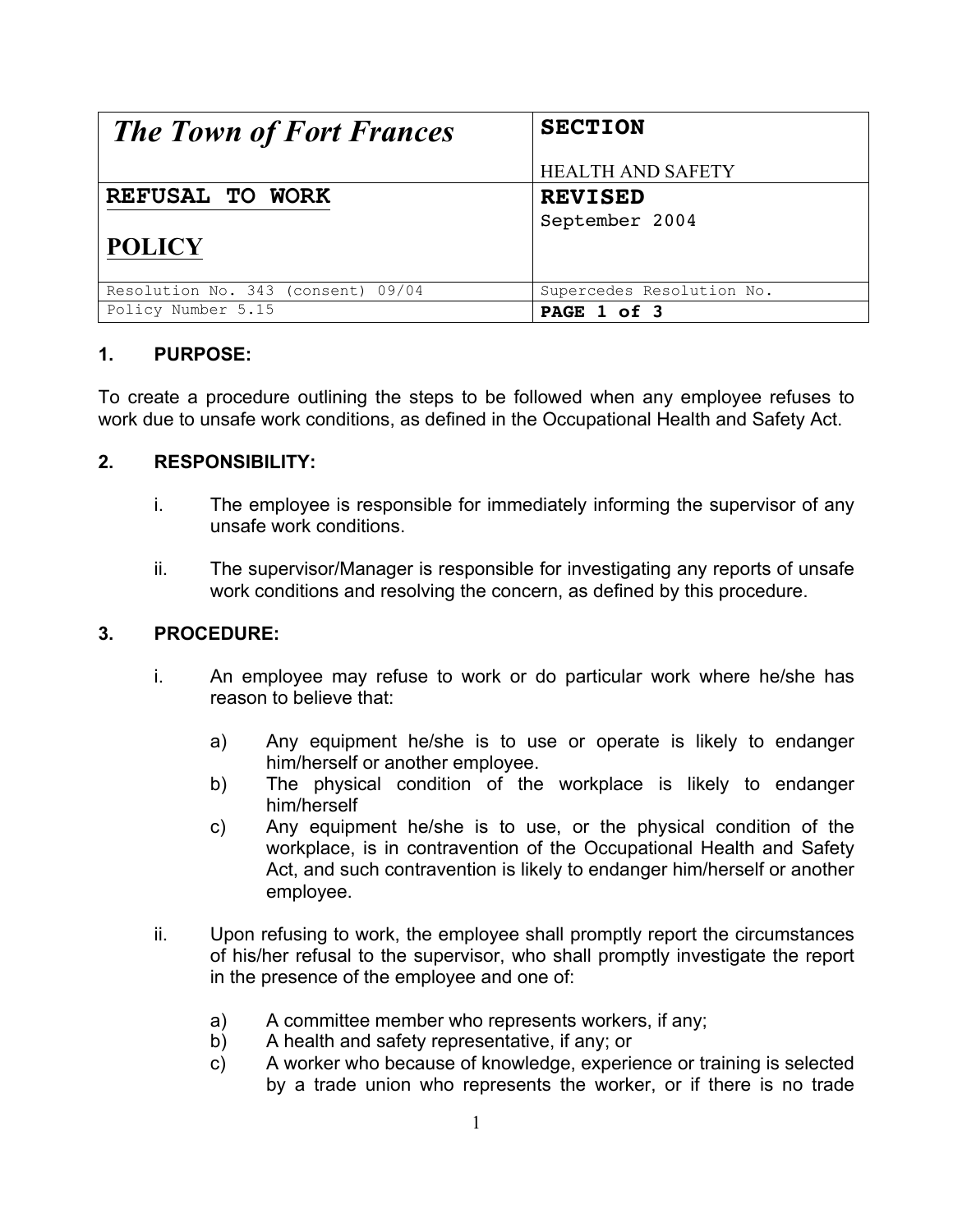union, is selected by the workers to represent them, who shall be made available and who shall attend without delay.

- iii. If action can be taken to resolve the complaint without need for further investigation, the Supervisor / Manager will carry out the action and document such events.
- iv. If further investigation is required to resolve the complaint, additional documentation is required.
- v. Until the investigation is completed, the employee shall remain in a safe place near his/her workstation, unless assigned to alternative work.
- vi. If, after following the investigation and/or steps taken to resolve the concern, the employee feels that there is still an unsafe work condition, the employer shall notify the Ministry of Labour.
- vii. A Ministry of Labour Inspector shall investigate the refusal to work in the presence of the:
	- a) Employee(s)
	- b) Employer
	- c) Certified Health and Safety member(s)
- viii. The Ministry of Labour Inspector shall decide whether the equipment or the workplace is likely to endanger the employee or another person and give his decision, in writing, as soon as is practicable.
- ix. Pending the investigation and decision of the Ministry of Labour Inspector, the employee shall remain at a safe place near his/her work station during his/her normal working hours, unless the employer assigns the employee reasonable alternative work during such hours.
- x. Pending the investigation and decision of the Ministry of Labour Inspector, no employee shall be assigned to use the equipment, or to work in the workplace, which is being investigated, unless the employee to be assigned has been advised of the work refusal and the reasons for it.